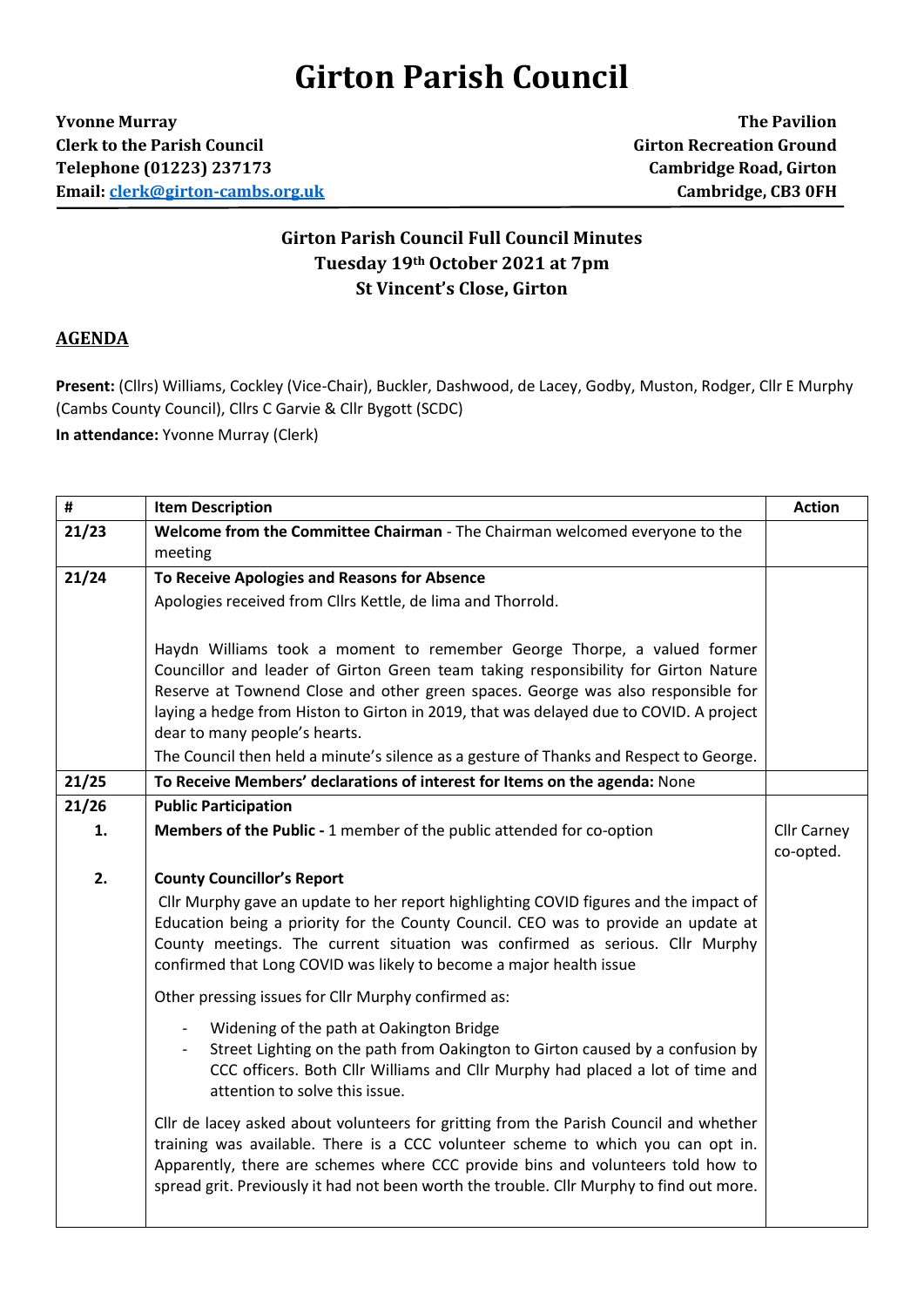| #     | <b>Item Description</b>                                                                                                                                                                                                                                                                                                                                                                                                                                                                                                                | <b>Action</b>          |
|-------|----------------------------------------------------------------------------------------------------------------------------------------------------------------------------------------------------------------------------------------------------------------------------------------------------------------------------------------------------------------------------------------------------------------------------------------------------------------------------------------------------------------------------------------|------------------------|
|       | Cllr de lacey asked about the availability of Food vouchers. Cllr Murphy confirmed they<br>would be available as previous school holidays.                                                                                                                                                                                                                                                                                                                                                                                             |                        |
|       | Cllr Dashwood commented she would find meetings with Highways officers useful and<br>asked for more detail on the logistics. James Broder, Highways likely to meet with three<br>parishes together. Cllr Murphy will provide concrete proposals                                                                                                                                                                                                                                                                                        |                        |
| 3.    | <b>District Councillor's Report</b><br>Cllr Bygott gave apologies for late report.                                                                                                                                                                                                                                                                                                                                                                                                                                                     |                        |
|       | Cllr Bygott confirmed there was no further news on when A14 Hot Tub would be taken<br>down, Hotel Felix or preparation of SCDC audited accounts. Cllr Bygott to work with Cllr<br>Garvie is to write to the Secretary of State around preservation of the building. Cllr<br>Garvie had not been involved to date. Cllr de lacy confirmed there would be no further<br>discussion at Planning Committee until there was a new plan. Cllr Williams confirmed if<br>this issue were to slide, it would indicate a failure of the systems. |                        |
|       | Cllr de lacy puzzled about Cllr Bygott's criticism of SCDC officer for not preparing<br>accounts. Cllr de lacey confirmed Office role may just have been one of contributing<br>factors. Cllr Bygott confirmed he was not blaming officers. Cllr de lacy confirmed it was<br>a broken system. Cllr Williams confirmed no further conversation on this topic in this<br>forum.                                                                                                                                                          |                        |
|       | Cllr Garvie confirmed that progress has been made on submitting accounts. All items<br>now re-evaluated, and council is now solvent.                                                                                                                                                                                                                                                                                                                                                                                                   |                        |
|       | Corrin confirms COVID numbers are up significantly, and protection measures need to<br>be maintained. School age 11-17 play a large part in infection, with primary school<br>children's numbers with COVID also up and vaccine update low. Emergency services<br>(Policy and Fire) are copying well.                                                                                                                                                                                                                                  |                        |
|       | Cllr Garvie confirmed there was a skills bootcamp available which would allow Girton<br>Residents to acquire digital skills backed by the mayor.                                                                                                                                                                                                                                                                                                                                                                                       |                        |
|       | In addition, Cllr Garvie confirmed:                                                                                                                                                                                                                                                                                                                                                                                                                                                                                                    |                        |
|       | Food vouchers available via the County Hub<br>$\overline{\phantom{a}}$<br>2 more Electric bin lorries were now in services<br>$\sim$<br>Cambourne Christmas market would take place on 5 <sup>th</sup> December                                                                                                                                                                                                                                                                                                                        |                        |
|       | Cllr Garvie confirmed the need to relinquish her role as Footpath officer. Cllr Carney<br>volunteered and was appointed to the role. Cllr Garvie will contact Cllr Garvie to provide<br>information.                                                                                                                                                                                                                                                                                                                                   |                        |
|       | Cllr Williams confirmed received of Zero Carbon Grant to heat the pavilion, Girton Parish<br>Council awarded £15k. Consideration of best option for heaters was considered,<br>whether Air-source heat pumps could be used for underwater heading. A change to the<br>Grant would be needed. Cllr Garvie to find out more. Cllr Williams thanked for good<br>work in obtaining grant.                                                                                                                                                  |                        |
| 4     | Police Report - not available                                                                                                                                                                                                                                                                                                                                                                                                                                                                                                          |                        |
|       | To be removed as we currently do not have a PCSO                                                                                                                                                                                                                                                                                                                                                                                                                                                                                       |                        |
| 21/27 | To approve Minutes of last Girton Parish Council Full Council Meeting held on<br>Tuesday 21 <sup>st</sup> September                                                                                                                                                                                                                                                                                                                                                                                                                    | For<br><b>Decision</b> |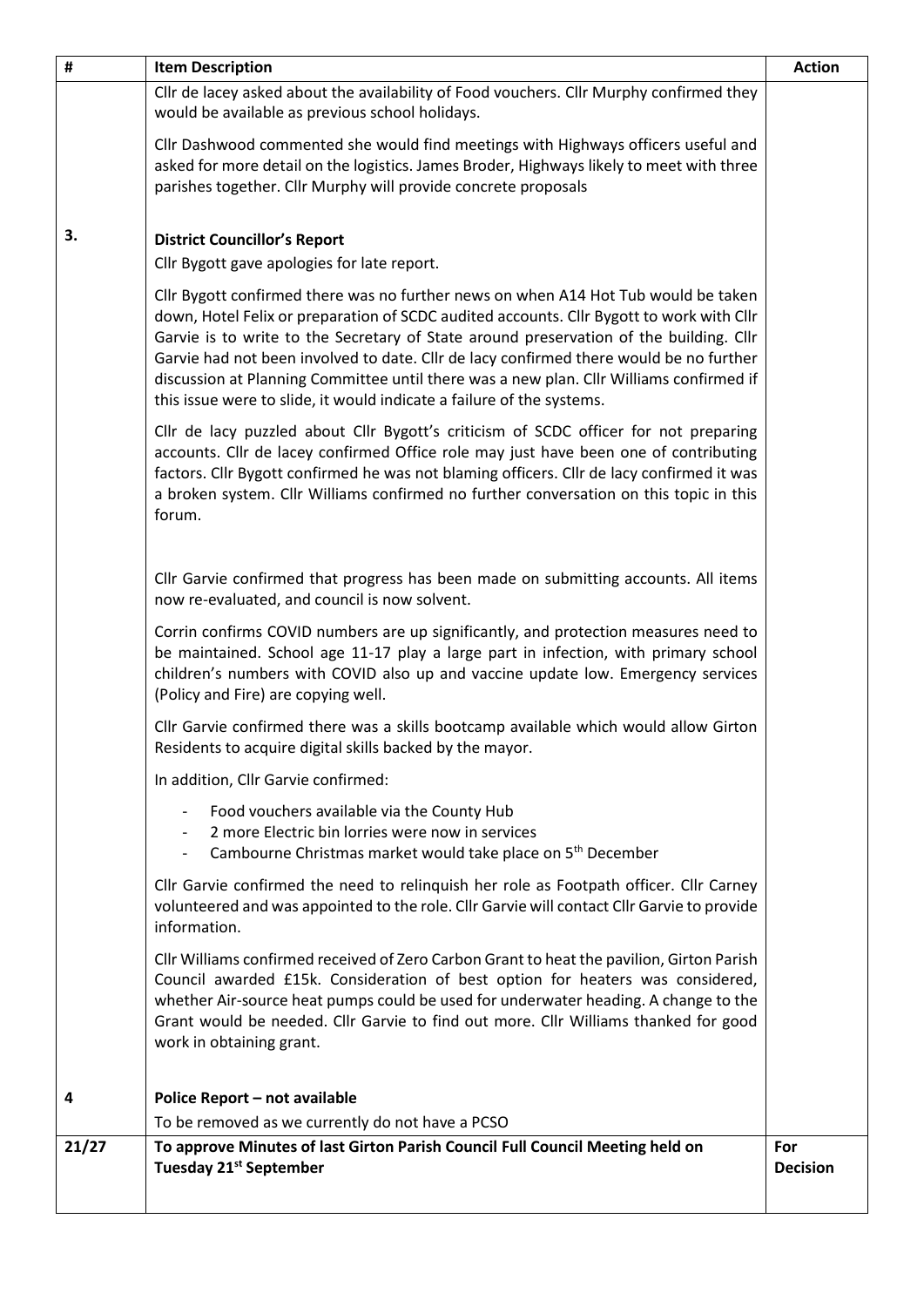| #     |    | <b>Item Description</b>                                                                                                                                                                                                                                                                                                                       | <b>Action</b>                |
|-------|----|-----------------------------------------------------------------------------------------------------------------------------------------------------------------------------------------------------------------------------------------------------------------------------------------------------------------------------------------------|------------------------------|
|       |    | Cllr Rodger raised the new build at Eddington and the availability of Electric Charting<br>points. Minutes approved                                                                                                                                                                                                                           |                              |
|       |    | Minutes approved                                                                                                                                                                                                                                                                                                                              |                              |
| 21/28 |    | Matters arising from the Minutes (for information only) - None                                                                                                                                                                                                                                                                                |                              |
| 21/29 |    | Business items requiring a decision or consideration by Council                                                                                                                                                                                                                                                                               | $\qquad \qquad \blacksquare$ |
|       | 1. | To approve co-option of new Councillor to Girton Parish Council<br>Cllr Carney already co-opted.                                                                                                                                                                                                                                              |                              |
|       | 2. | To authorize Chairman plus one other Councillor to approve expedited payment of                                                                                                                                                                                                                                                               |                              |
|       |    | overdue invoices<br>Clerk confirmed that many unpaid invoices had been identified and there was a large<br>backlog of recent cheques that had not been cashed and confirmed by suppliers as not<br>required. Following discussion with previous clerk decision was made to cancel original<br>cheques and reissues.                           |                              |
|       |    | Clerk also asked to investigate water bill and to investigate card payments.                                                                                                                                                                                                                                                                  |                              |
|       |    | Clerk, Cllr Cockley & Cllr Williams to discuss and agree next steps                                                                                                                                                                                                                                                                           |                              |
|       |    | Proposal accepted.                                                                                                                                                                                                                                                                                                                            |                              |
|       | 3. | Approval of expenditure on Recreation ground repairs and play surface replacement<br>A quote had been received for Recreation equipment which Cllr Williams felt was too<br>high. Discussion was had on replacements/fixes that could be made by our Ground staff<br>team and whether these fixes should be accompanied by a Risk Assessment. |                              |
|       |    | Discussion about issues raised by residents and possible dangerous equipment Cllr<br>Williams had met with the resident who had conceded that the shoes she was wearing<br>could be part of the problems.                                                                                                                                     |                              |
|       |    | Proposal accepted to obtain three quotes.                                                                                                                                                                                                                                                                                                     |                              |
|       | 4. | To authorize Clerk to obtain Expert advice on reclaim of VAT on expenditure<br>There has been a recommendation from Street's director to register for VAT to claim<br>back VAT on Pavilion refurbishment. Cllr Williams stated he believed the only safe<br>option was to register for VAT.                                                   |                              |
|       |    | Proposal approved                                                                                                                                                                                                                                                                                                                             |                              |
|       | 5. | Approval of purchase of MUGA goals etc<br>Cllr Cockley confirmed that Council has one quote for MUGA goals and in fact three were<br>needed. Cllr Cockley wished to involve users before making any decisions and bring<br>proposal back to subsequent meeting                                                                                |                              |
|       | 6. | To approve a donation to the Royal British Legion Poppy Appeal<br>Council confirmed last year as a special year a donation of £150 had been made.<br>Proposal approved to contribute £100 to RBL.                                                                                                                                             |                              |
|       | 7. | To formerly approve procedure for 'management' of village planters<br>Council approved Carol Noble is appointed to manage planters. One broken planter at<br>Girton Corner highlighted. Clerk to meet with Carol Noble to take this forward.                                                                                                  |                              |
|       |    |                                                                                                                                                                                                                                                                                                                                               |                              |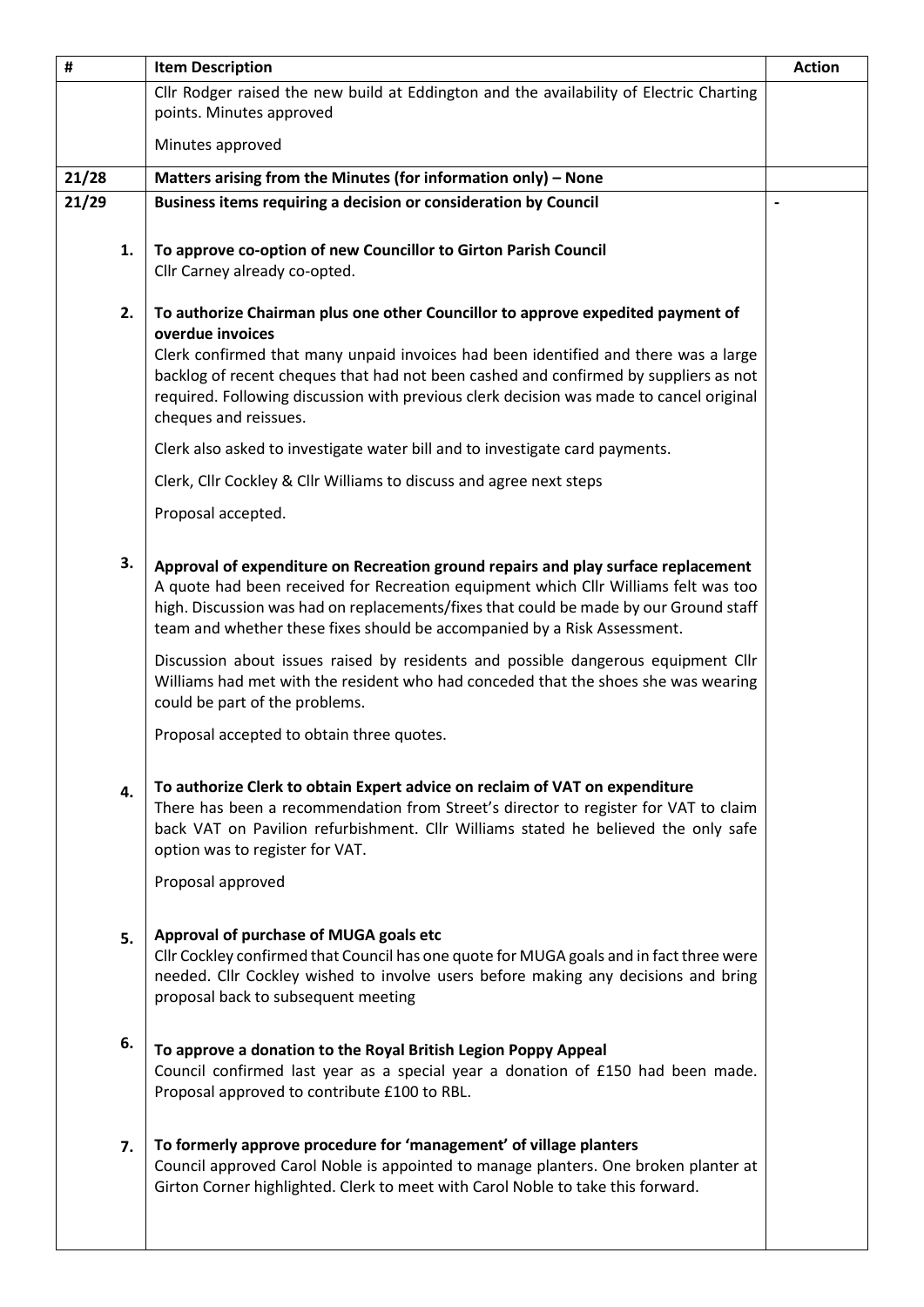| #     | <b>Item Description</b>                                                                                                                                                                                                                                                                                                                                       | <b>Action</b>     |
|-------|---------------------------------------------------------------------------------------------------------------------------------------------------------------------------------------------------------------------------------------------------------------------------------------------------------------------------------------------------------------|-------------------|
| 8.    | To discuss next steps on Oakington Road Bridge<br>Scheme to make Oakington Road Bridge safe for cyclists was proposed and residents to<br>be asked for comment via Girton Parish News. Cllr Muston proposed a photograph<br>would help for more visual impact for our residents. Cllr Williams to provide photograph<br>ahead of Girton Parish News deadline. |                   |
|       | Next steps confirmed as provision of photo, investigation of signate and review of wider<br>next steps in consultation of our residents.                                                                                                                                                                                                                      |                   |
| 21/30 | <b>Finance &amp; Resource Management</b>                                                                                                                                                                                                                                                                                                                      | For               |
|       | No payments schedule provided due to Clerk's work to understand outstanding<br>invoices. Four cheques agreed for approval for Avocet Cleaning and Staff Payroll                                                                                                                                                                                               | decision          |
| 21/31 | Correspondence (to be received) - None                                                                                                                                                                                                                                                                                                                        | For<br>discussion |
| 21/32 | To receive reports                                                                                                                                                                                                                                                                                                                                            | For               |
| 1.    | Chairmen's Report                                                                                                                                                                                                                                                                                                                                             | discussion        |
|       | Confirmed Zero Carbon grant had been covered earlier in meeting                                                                                                                                                                                                                                                                                               |                   |
|       | LHI application had been submitted                                                                                                                                                                                                                                                                                                                            |                   |
|       | Cllr Williams confirmed significant work carried out with Cllr Murphy on lighting near<br>Oakington Bridge                                                                                                                                                                                                                                                    |                   |
|       | Unauthorized planning at 2 Duck end confirmed as a matter of concern as work was<br>going on. No application yet submitted but a planning committee would be scheduled<br>as a priority once application received.                                                                                                                                            |                   |
|       | Cllrs Williams, Buckley & de lacey to meet with Clerk to access Online banking on Friday<br>22 <sup>nd</sup> October.                                                                                                                                                                                                                                         |                   |
|       | AGAR had been approved                                                                                                                                                                                                                                                                                                                                        |                   |
| 2.    | <b>Clerk's Report</b><br>Issues confirmed in line with earlier discussion by Haydn. Solutions being investigated                                                                                                                                                                                                                                              |                   |
|       | over next month.                                                                                                                                                                                                                                                                                                                                              |                   |
| 3.    | Girton Town Charity Report - Not Available                                                                                                                                                                                                                                                                                                                    |                   |
| 4.    | Girton Youth Project Report - Not Available                                                                                                                                                                                                                                                                                                                   |                   |
| 5.    | Footpath Officer's Report - currently only available on request                                                                                                                                                                                                                                                                                               |                   |
| 6.    | Water Management Report - Not Available                                                                                                                                                                                                                                                                                                                       |                   |
| 7.    | Kiosk Plans Report - Not Available                                                                                                                                                                                                                                                                                                                            |                   |
|       |                                                                                                                                                                                                                                                                                                                                                               |                   |
| 21/33 | Items which Council need to discuss at next meeting                                                                                                                                                                                                                                                                                                           | For               |
|       | Cllr Dashwood requested guidance to access Planning Portal                                                                                                                                                                                                                                                                                                    | discussion        |
|       | Cllr Haydn mentioned consideration of volunteers for litter picking                                                                                                                                                                                                                                                                                           |                   |
|       | Cllr Williams mentioned use of Volunteer to help with IT systems, suggestions<br>mentioned Online booking service, website development.                                                                                                                                                                                                                       |                   |
|       | Need for new Green Team leader following the death of George Thorpe                                                                                                                                                                                                                                                                                           |                   |
|       | Cllr Cockley raised the possibility of creating a Task & Finish Group to investigate Council<br>policies and to recommend SCDC code of conduct                                                                                                                                                                                                                |                   |